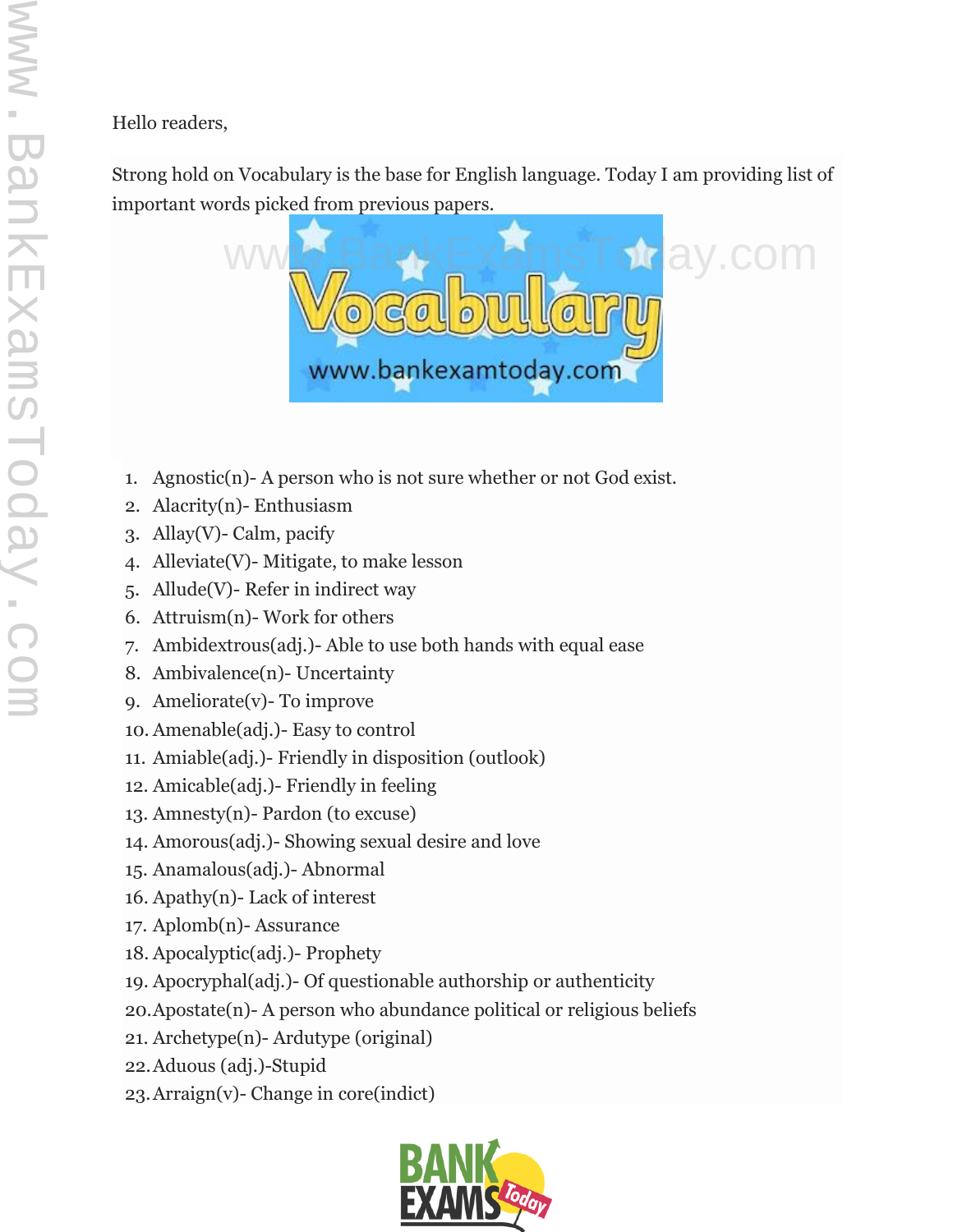- 24.Asinine(adj.)- Stupid
- 25.Askance(adj.)- Suspicion
- 26.Bludgeon (n)- Staff (Lathi), a short club with a heavy loaded end
- 27. Bohemian (n)- A person with artistic or literary interests who disregards conventional standards of behaviour amsToday.com
- 28.Bonhomie (n)- Amiability, Friendly
- 29.Bowdlerize (v)- To remove passages considered offensive
- 30.Brackish (adj.)- Salty
- 31. Braggadocio (n)- Boast, Ding haakna
- 32.Cadence (n)- The rise and fall of voice in speaking
- 33.Callow (adj.)- Young and inexperienced , immature
- 34.Calumny (n)- False accusation
- 35.Conard (n)- Deliberately misleading story
- 36.Candour (n)- Frank and honest speaking. The quality of being frank and honest in his behaviour
- 37. Canker (n)- A disease causing sore patches
- 38.Cantankerous (adj.)- Bad tempered
- 39.Capacious (adj.)- Spacious
- 40.Capricious (adj.)- Fickle
- 41. Captious (adj.)- Fault finding
- 42.Carapace (n)- Hard outer cell
- 43.Carousal (n)- A noisy drinking party
- 44.Cartel (n)- A group of companies in the same business area that form an association
- 45.Castigate (v)- To criticize or punish somebody severely
- 46.Casuistry (n)- Use of clever argument to deceive people
- 47. Catechism (n)- Book for religious instruction
- 48.Canterize (v)- To born with a hot substance
- 49.Cardinal (adj.)- Very important
- 50.Consternation (adj.)- A feeling of great surprise, shock & anxiety
- 51. Construe (v)- To interpret
- 52.Contiguos(adj.)- Adjoining, adjacent
- 53.Continence (n)- Continence, self-restraint
- 54.Contretemps (n)- Squabble
- 55. Contrite (adj.)- Discord, disagreement
- 56.Contrived (adj.)- Showing effect of planning or manipulation

![](_page_1_Picture_34.jpeg)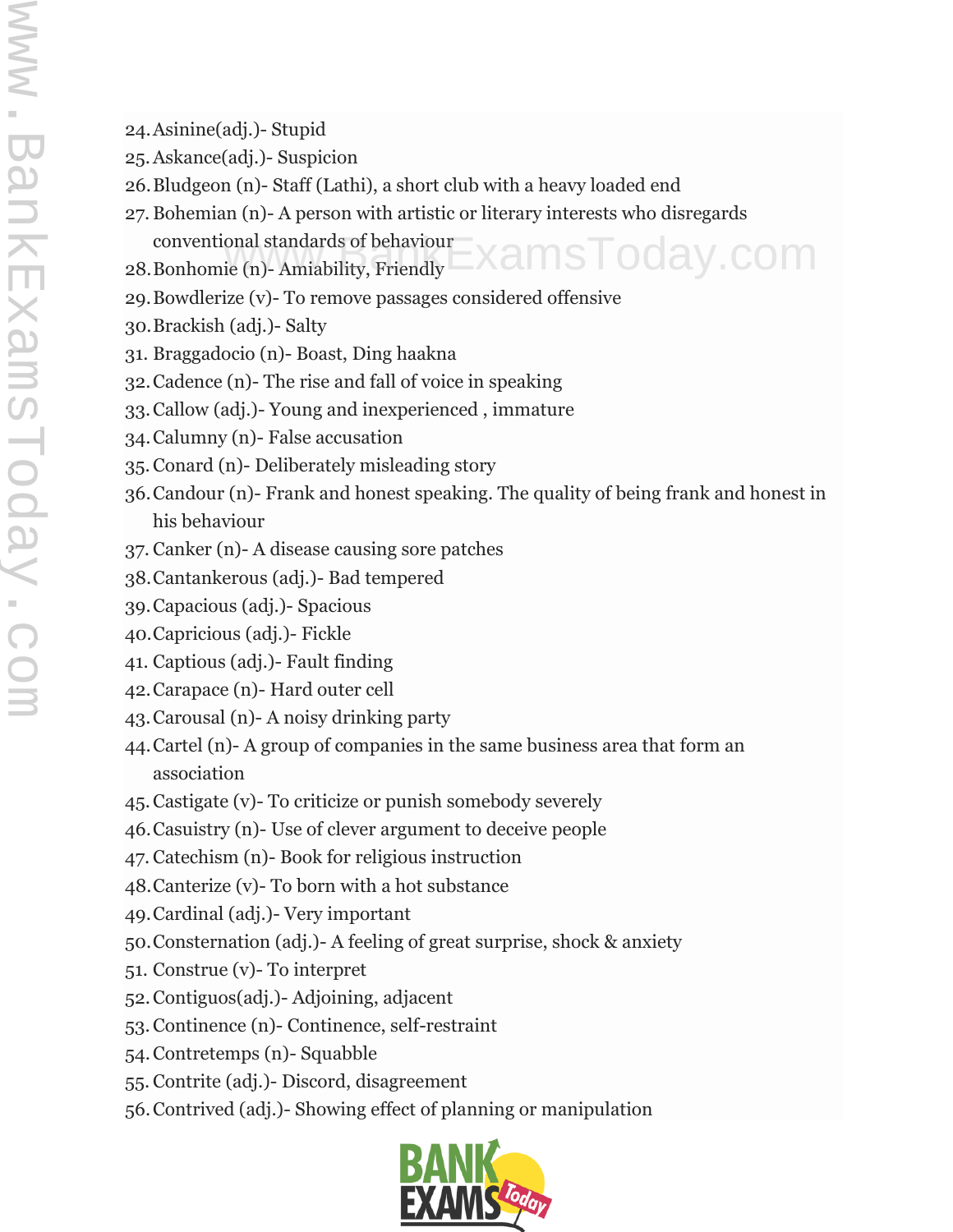- 57. Contusion (n)- Injury in which the skin is not broken
- 58.Codici (n)- Addition to will (Vasiyat) by a person
- 59.Cogent (adj.)- Convincing
- 60.Cogitate (v)- To think seriously
- 61. Cognitive (adj.)- The process of learning
- 62.Cohorts(n)- A band of soldiers, Group of people nsToday.com
- 63.Colloquial (adj.)- Used in conversation but not formally
- 64.Collusion (n)- A secret agreement for fraudulent means of purpose, conspiracy
- 65.Collosus (n)- Extremely large sized
- 66.Comestible (n)- Eatable, edible
- 67.Comelypance (n)- A punishment for something bad that on has done
- 68.Commensurate (adj.)- Proportional
- 69.Commiserate (adj.)- To symphatise with
- 70.Complacent (adj.)- Too satisfied with one self
- 71. Comport (v)- To behave in a particular way
- 72. Compunction (n)- A feeling of guilt about doing something
- 73. Concatenate (v)- To link together
- 74. Comcomitant (n)- An accompany condition
- 75. Complaisant (adj.)- Willing to please
- 76. Concord (v)-Harmony
- 77. Condescend (v)- Lower oneself
- 78.Condone (v)- To forgive
- 79. Conflagration (n)- A general burning
- 80.Embroi (v)- To involve in quarrel
- 81. Emetic (n)- An agent that causes vomiting
- 82.Emissary (n)- Agent
- 83.Emollient (n)- Softening or soothing agent
- 84.Empathize(v)- To relate to another after being through the same experience yourself
- 85.Empyrean (n)- The highest heaven
- 86.Enamoured (adj.)- In love, captivate
- 87.Encomium (n)- High praise
- 88.Endemic (adj.)- Prevalent in or restricted to a particular locality
- 89.Enervate (v)- To deprive of strength, force, vigour etc.
- 90.Enigma (n)- A riddle, a puzzle
- 91. Entreat (v)- Plead, Beseech

![](_page_2_Picture_36.jpeg)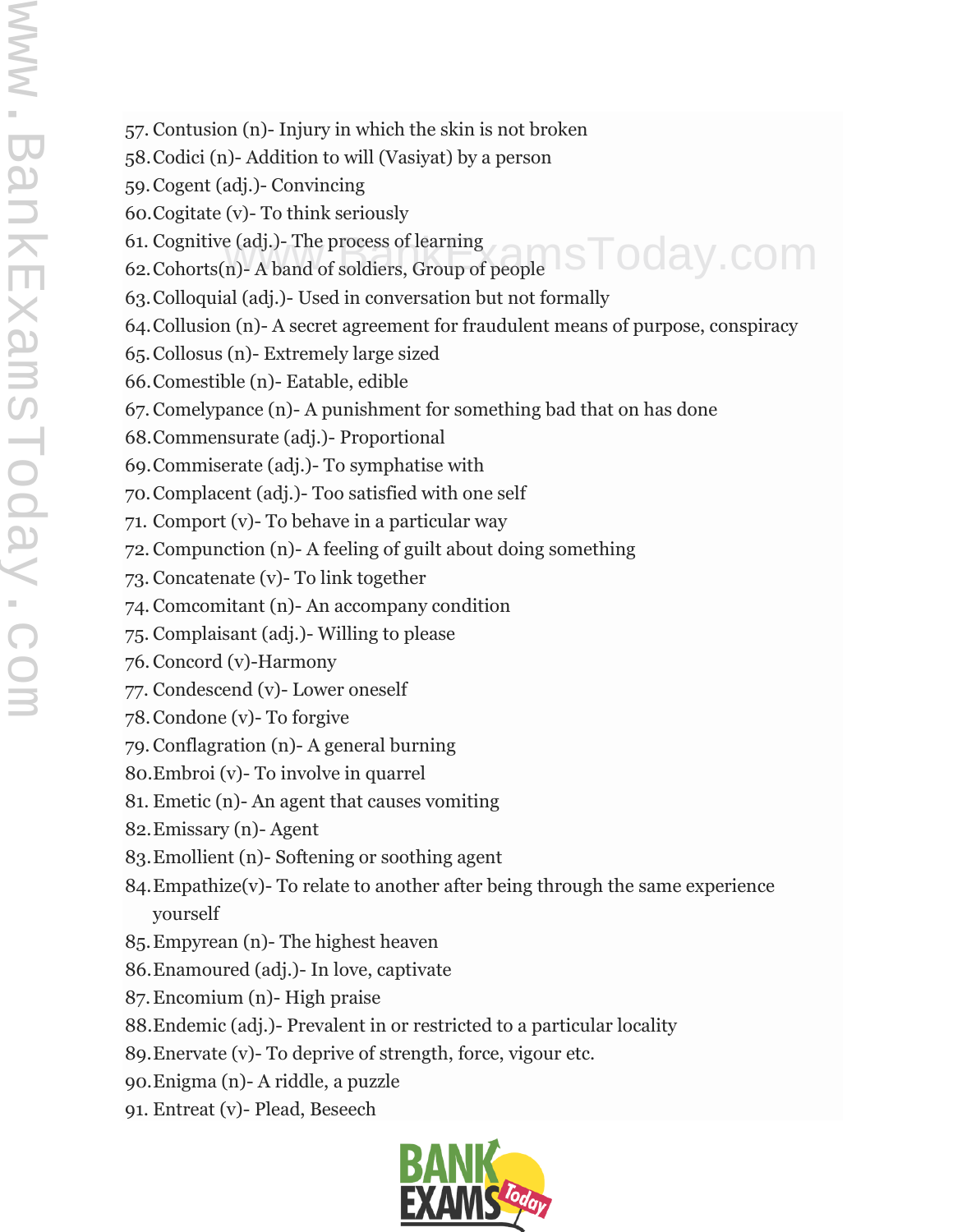- 92.Enunciate (v)- Speak distinctly, articulate
- 93.Ephemera (adj.)- Temporary, short lived
- 94.Epicure (n)- One who enjoys and has a discriminating taste for find food & drink
- 95.Epistemology (n)- Study the nature of knowledge
- 96. Epitaph (n)- Inscription in the memory of the dead person<br>97. Epithet (n)- Descriptive word or a phrase
- 97.Epithet (n)- Descriptive word or a phrase
- 98.Epitome (n)- Icon, paragon, embodiment
- 99.Equanimity (n)- Calm and balanced
- 100. Equivocal (adj.)- Uncertain, doubtful
- 101. Equivocate (adj.)- To use evasive language (doubtful not clear- evasive)
- 102. Erudite (adj.)- Scholar minded profound knowledge
- 103. Ennvi- Bored
- 104. Fawning (adj.)- Courting, favour by flatter
- 105. Fecund (adj.)- Productive
- 106. Felony (n)- A major crime
- 107. Feral (adj.)- Wild and undomesticated
- 108. Fervid (adj.)- Impassioned
- 109. Fetid (adj.)- Wound
- 110. Fetish (n)- An object with magical powers
- 111. Fiat (n)- A command
- 112. Fiduciary (adj.)- Related to a son or daughter
- 113. Flagellate (v)- To whik
- 114. Flipplant (n)- To take a serious situation lightly or casually
- 115. Flummox (v)- To confuse
- 116. Fortuitous (adj.)- Happening by chance
- 117. Fractious (adj.)- Stubborn
- 118. Fulminate (v)- To criticize very angrily
- 119. Furbish (v)- To renovate
- 120. Furtive (adj.)- Secretive
- 121. Gargantuan (adj.)- Of tremendous size or volume, memock
- 122. Gauche (adj.) Lacking social experience
- 123. Gavel (n)- Hammer light tude
- 124. Generic (adj.)- Not having a brand name
- 125. Genuflect (adj.)- To be obedient or respectful
- 126. Germane (adj.)- Being relevant and appropriate
- 127. Gingerly (adj.)- Very cautious and carefree

![](_page_3_Picture_37.jpeg)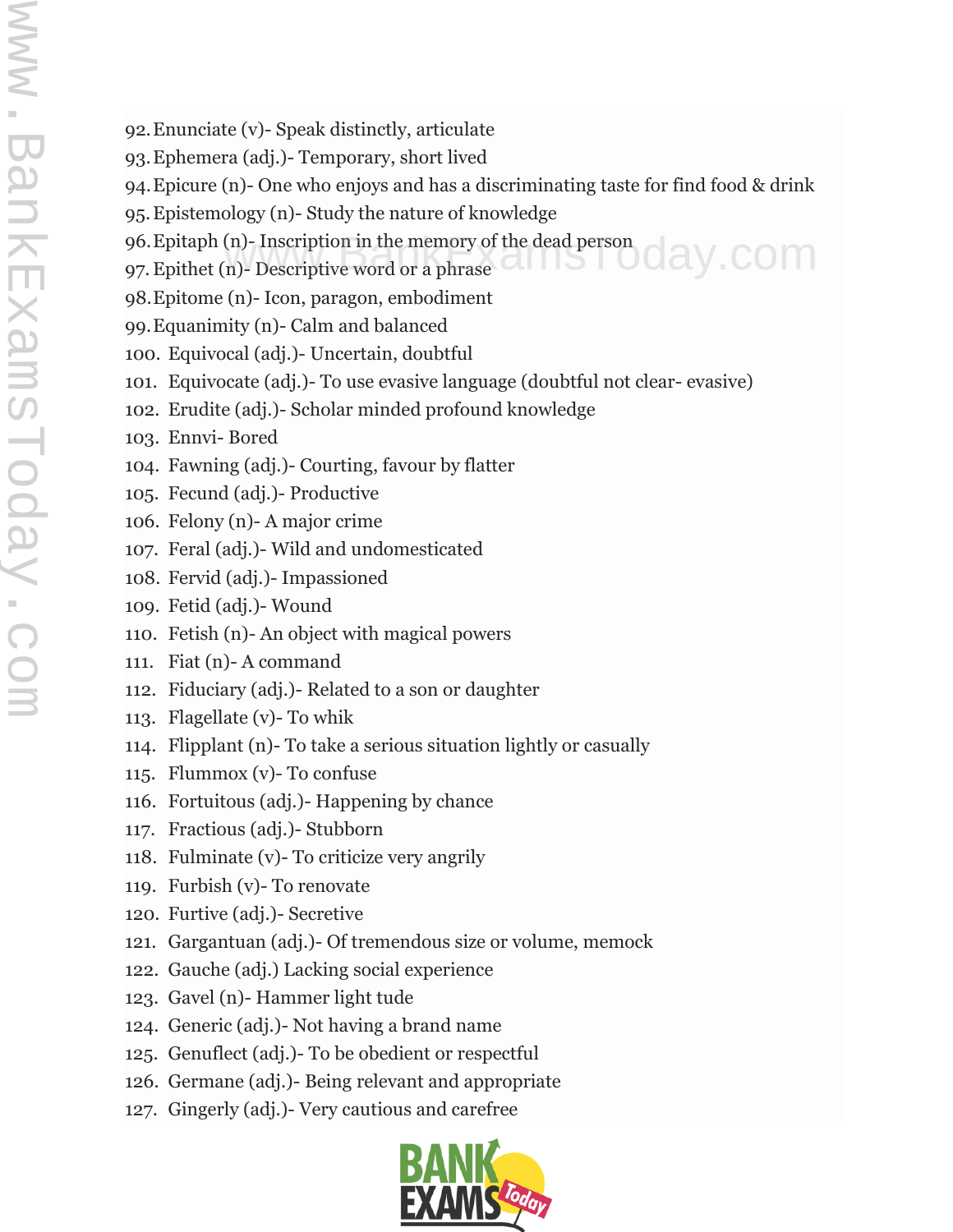128. Glitch (n)- A minor malfunction or error that causes temporary setback

 $\exists$ xamsToday.com

- 129. Gluttonous (adj.)- Voracious
- 130. Gossamer (adj.) Delicate
- 131. Gourmet (n)- Food lover
- 132. Gratis (adj. or adv.)- Free of charge
- 133. Gratuitous (adj.)- Spontaneous
- 134. Gravid (adj.)- anticipating
- 135. Grove (v)- To lower oneself to please another
- 136. Habiliment (adj.)- Press or attire
- 137. Halcyon (adj.)- Peaceful
- 138. Hallowed (adj.)- Blessed
- 139. Harangue  $(n/v)$  A long, angry or forceful speech
- 140. Harbinger (adj.)- A forerunner
- 141. Harlequin (adj.)- Vaned in colour
- 142. Hedonism (n)- The doctrin that please is highest good endorgence sensual pleasure
- 143. Hegamony (n)- Bullying over someone
- 144. Hermetical (adj.)- Seated or fusion
- 145. Haitus (n)- A gap or break
- 146. Hubris (n)- Arrogance
- 147. Iconoclastic (adj.)- Attacking, cherist traditions
- 148. Idiosyncratic (adj.)- An unusual traides in a person
- 149. Incantation (n)- Singing or chanting of magical space
- 150. Incarcerate (v)- To imprison
- 151. Inchoate (adj.)- Not fully developed yet
- 152. Incipient (adj.)- Not fully developed yet
- 153. Incriminate (v)- To accuse
- 154. Indelible (adj.)- Impossible to remove
- 155. Indict (v)- To charge
- 156. Indigent (adj.)- Poor, destitute
- 157. Indubitably (adj.)- Beyond a doubt
- 158. Inebriated (adj.)- A person who has drunk too much alcohol
- 159. Ineluctable (adj.)- Inevitable that cannot be Stopped
- 160. Infraction (n)- Violation of law
- 161. Inimitable (adj.)- Matchless
- 162. Iniquitous (adj.)- Wrong, wicked

![](_page_4_Picture_36.jpeg)